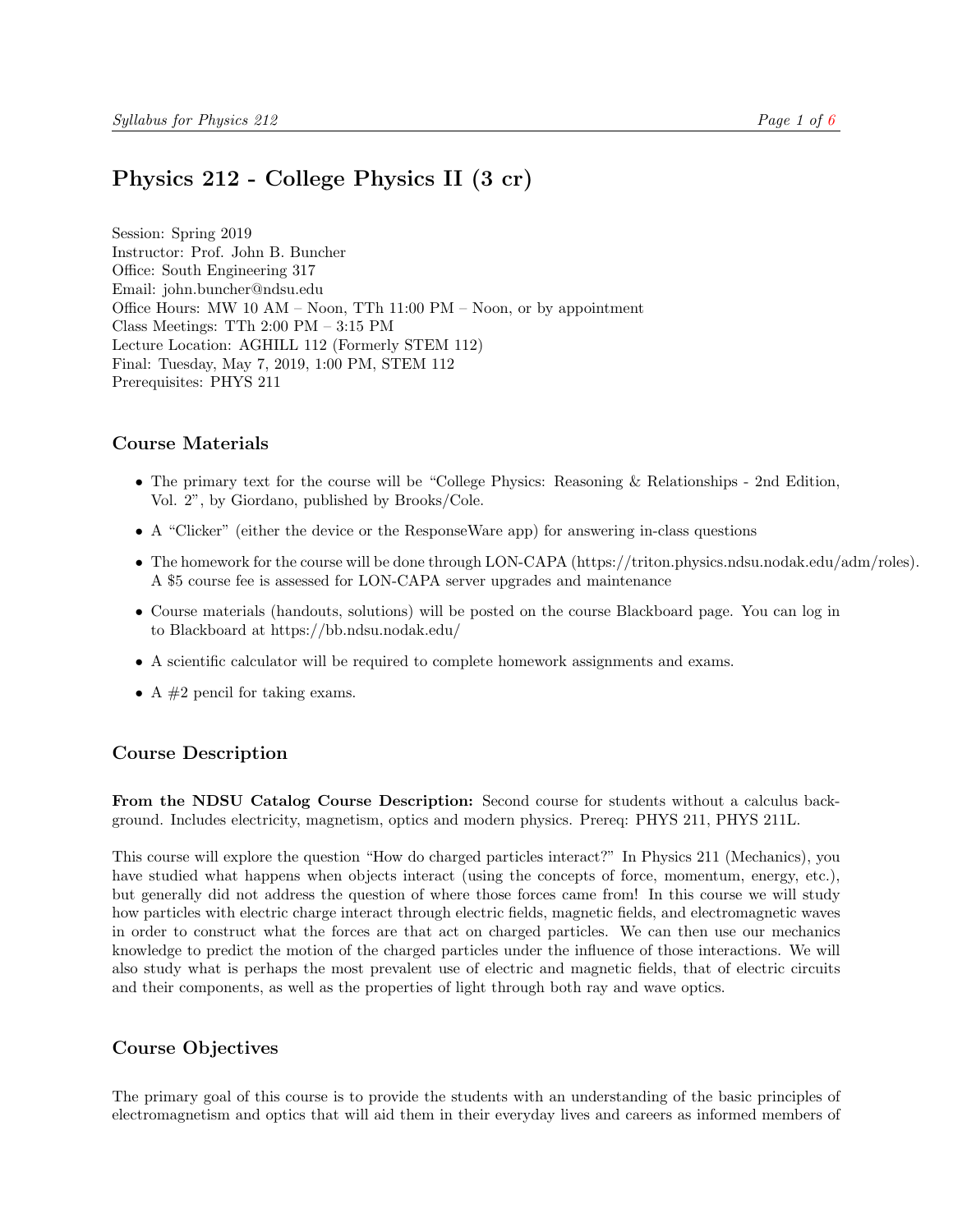society and in other courses. The students should attain a conceptual understanding and problem-solving ability such that they can readily apply their knowledge to novel problems and situations. Specifically, students shall be able to:

- Reason qualitatively & quantitatively about the electric and magnetic forces that charges exert on each other, using a few foundational principles.
- Apply laws of energy conservation and charge conservation to simple electric circuits, and be able to predict the short- and long-term behavior of the circuit.
- Apply optics principles to predict properties of image formation using mirrors and lenses.

### Course Policies

#### Grades

Your final grade will be determined according to the following weights and cutoffs:

| Clicker Questions | $5\%$                              | 88 % |
|-------------------|------------------------------------|------|
| Reading Quizzes   | $5\%$                              | 78 % |
| Weekly Homework   | $-25\%$                            | 68 % |
| Exams             | $20\%$ each (3 exams, drop lowest) | 58 % |
| Final             | 25%                                | 58 % |

Your LOWEST score of the THREE MIDTERM EXAMS will be DROPPED. I reserve the right to lower the grade cutoffs listed above, however they will not be raised.

Note that exams make up 65% of your final score! It is crucial that you prepare and study accordingly.

If you participate in 85% of all clicker questions, you will receive the full 5%. Clicker questions are NOT graded for correctness.

#### Homework

We will use the LON-CAPA on-line homework system for assignments this semester. Each week will have (roughly) 1-2 on-line Reading Quizzes and one on-line Weekly Homework due. Additionally, you are expected to read the assigned sections of the text and work any suggested problems before class so that you are prepared to ask and answer questions in lecture.

Late Policy: Late assignments will normally be given zero credit. Official exceptions will be accepted (documented illness, family emergency, official university function, etc.).

### Out of Class Time

The university defines that a student with adequate preparation should spend 3 hours per credit on the course each week in order to earn an average grade in the course. You should aim higher than "average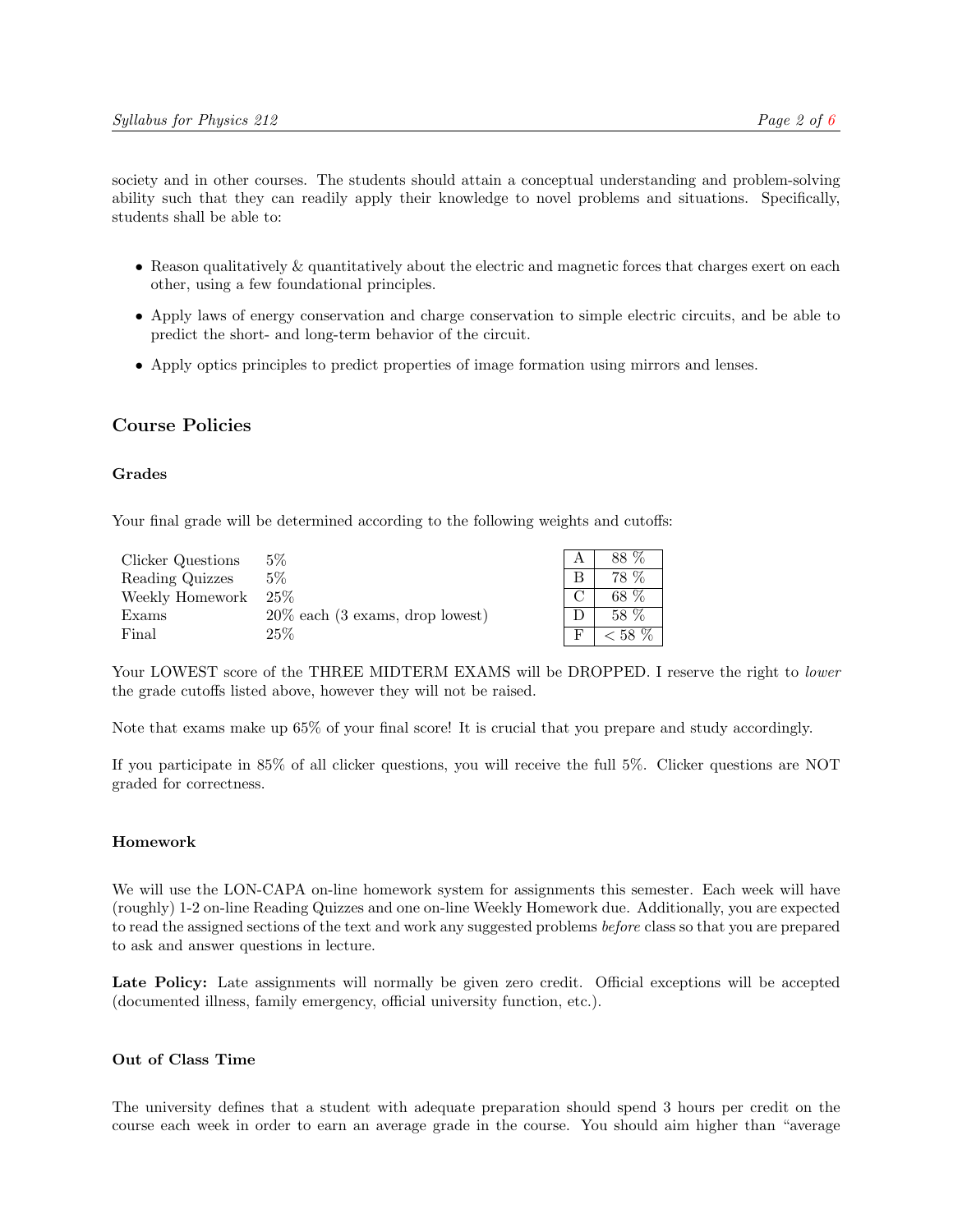student, average grade", so expect to spend more than 6.5 hours per week (3 hours per credit times 3 credits minus three 50 minute lectures) on this course each week outside of class.

### Attendance & Participation

According to [NDSU Policy 333](#page-0-0) [www.ndsu.edu/fileadmin/policy/333.pdf,](#page-0-0) attendance in classes is expected. Veterans and student service members with special circumstances or who are activated are encouraged to notify the instructor as soon as possible and are encouraged to provide Activation Orders.

To succeed in this course it is crucial that you attend the lecture and prepare accordingly. In order to receive the the most out of lecture, you must arrive on-time and be prepared for that day's class. Preparation includes (but is not limited to):

- Reading the assigned sections of the text
- Providing feedback in the on-line reading quizzes
- Working the assigned problems
- Bringing the text and any posted lecture slides to class

Additionally, when the class is asked a question (or asked to do something in groups), you are to make every effort to come up with an answer. In-class questions are designed to get you to think, so when answering do not worry about getting the wrong answer, if you knew everything already you would not need to enroll in the course!

#### Labs

The laboratory companion to this class is considered a separate course. Students taking the lecture are not required to enroll in the lab course. The first meetings of PHYS 212L will be held the week of January 14th.

#### Exams

Exams will be closed-book and taken during lecture. You are not allowed to work with other students on the exams. Any topic covered in class, the reading assignments, or the homeworks may appear on the exam. Details of the format of the exams will be covered closer to the exam time.

Missed Exam Policy: Missed will normally be given zero credit. Only official exceptions will be accepted (documented illness, family emergency, official university function, etc.).

#### Office Hours

You are highly encouraged to make use of Office Hours (listed on the front of the syllabus). Office Hour times may change as the semester progresses, and you will be notified if they do. If you need to meet outside of those times, email me and we should be able to work something out. During office hours, we can discuss anything that you wish (homework, grading, concepts, exams, topics of interest, etc.)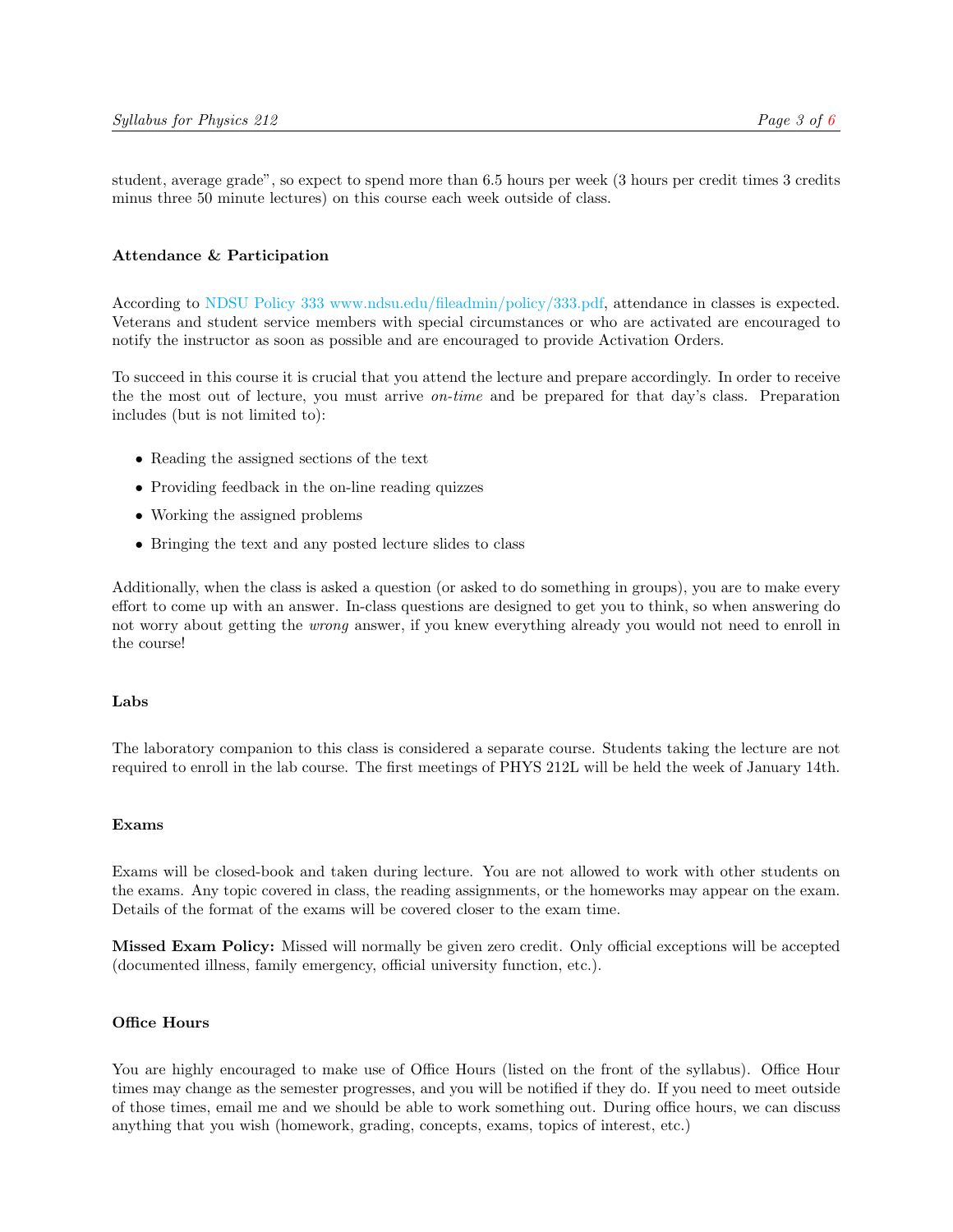#### Accommodations

Any students with disabilities or other special needs, who need special accommodations in this course, are invited to share these concerns or requests with the instructor and contact the [Disability Services Office](http://www.ndsu.edu/disabilityservices) [http://www.ndsu.edu/disabilityservices/](http://www.ndsu.edu/disabilityservices) as soon as possible.

# Feedback

If you have any concerns about the course or suggestions on how it may improve, please let me know! I am happy to consider and implement student suggestions, and I have had success implementing such suggestions in previous courses.

# On Academic Dishonesty

The academic community is operated on the basis of honesty, integrity, and fair play. [NDSU Policy 335:](http://www.ndsu.edu/fileadmin/policy/335.pdf) [Code](http://www.ndsu.edu/fileadmin/policy/335.pdf) [of Academic Responsibility and Conduct](http://www.ndsu.edu/fileadmin/policy/335.pdf) applies to cases in which cheating, plagiarism, or other academic misconduct have occurred in an instructional context. Students found guilty of academic misconduct are subject to penalties, up to and possibly including suspension and/or expulsion. Student academic misconduct records are maintained by the [Office of Registration and Records.](http://www.ndsu.edu/registrar) Informational resources about academic honesty for students and instructional staff members can be found at [www.ndsu.edu/academichonesty.](#page-0-0)

You are highly encouraged to work with your fellow students, and to seek out their assistance or the assistance of the instructor, in all of your studies. Working with another person is highly beneficial for both people when there is a healthy working relationship. However, whatever you turn in must be your own work and words. Copying someone else's work and turning it in as your own is a case of academic dishonesty. While we are using LON-CAPA for the homework this semester, the answers you enter still need to represent your own work. You are not permitted to collaborate with anyone else on exams.

If you have any questions about what constitutes academic dishonesty it is your responsibility to ask before the assignment is due.

# Need Additional Help?

If you would like additional help outside of office hours, then you are in luck! Free individual drop-in tutoring is available in the Physics Department tutor room (South Engineering 322) and from NDSUs ACE program (http://www.ndsu.edu/studentsuccess/tutoring schedule/). I will post the Physics Department tutor room hours as soon as they are available. Please use one of the tutoring resources if you have a large number of questions.

# Advice

Here are some helpful tips for success in the course, from my own personal experience and suggestions of other professors.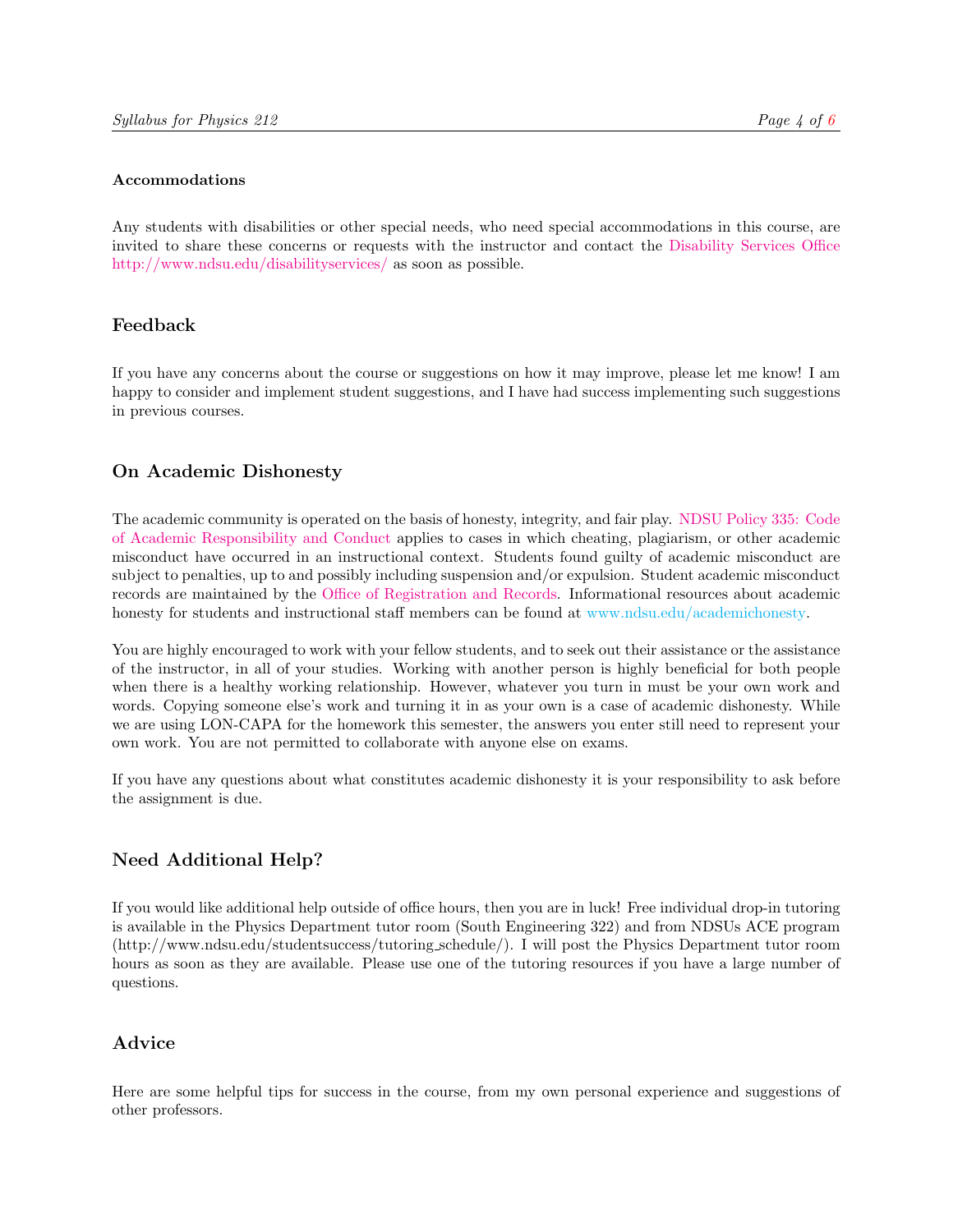- 1. Work every day: It is crucial that you keep up with the material and to develop your conceptual understanding. Working a little bit every day will get you much farther that working for a long time once a week or so. You will often need to read the problems, think about them, and then come back to them later once you've had a chance to reflect on them.
- 2. Practice: Physics cannot be learned simply by reading, attending lecture, and memorizing the pages of your physics text. The single best way to learn physics is to do it, by practicing via the in-class exercises, lab work, homework, the workbook, etc. This will help get you ready for the exams!
- 3. Ask for Help: Help is available through me via my office hours (or by appointment, or by email), drop-in departmental tutoring, your fellow students, and private tutoring.
- 4. Read Before Lecture:. That way, you're seeing the material for the second time, and are much better prepared to ask questions on things you're having trouble understanding.
- 5. Read Critically: Ask questions and take notes! If something is not clear, make a note of it so you can ask in class. You should also be working through steps done (or omitted) in class and the text. As a friend of mine once said; "The exam will NOT ask if you agree with our solution, but will ask you to come up with your OWN solution."
- 6. Use Time Effectively: If you've been stuck on one problem for 30 minutes, switch to another one (which may cause you to think about the troublesome one in a different way), or seek assistance. That being said, do not despair if it is not obvious what to do after 5 minutes of thinking. These problems will require some extra thought.
- 7. Don't Panic: Physics is challenging. Like anything else worthwhile, it will take practice and perseverance to succeed, but the rewards of understanding how the universe works at a deeper level are well worth it.

# Course Schedule

The following schedule is tentative, and I reserve the right to change it to benefit student learning as the semester progresses. If the exam dates need to be changed, I will notify you at least one week ahead of the new exam date.